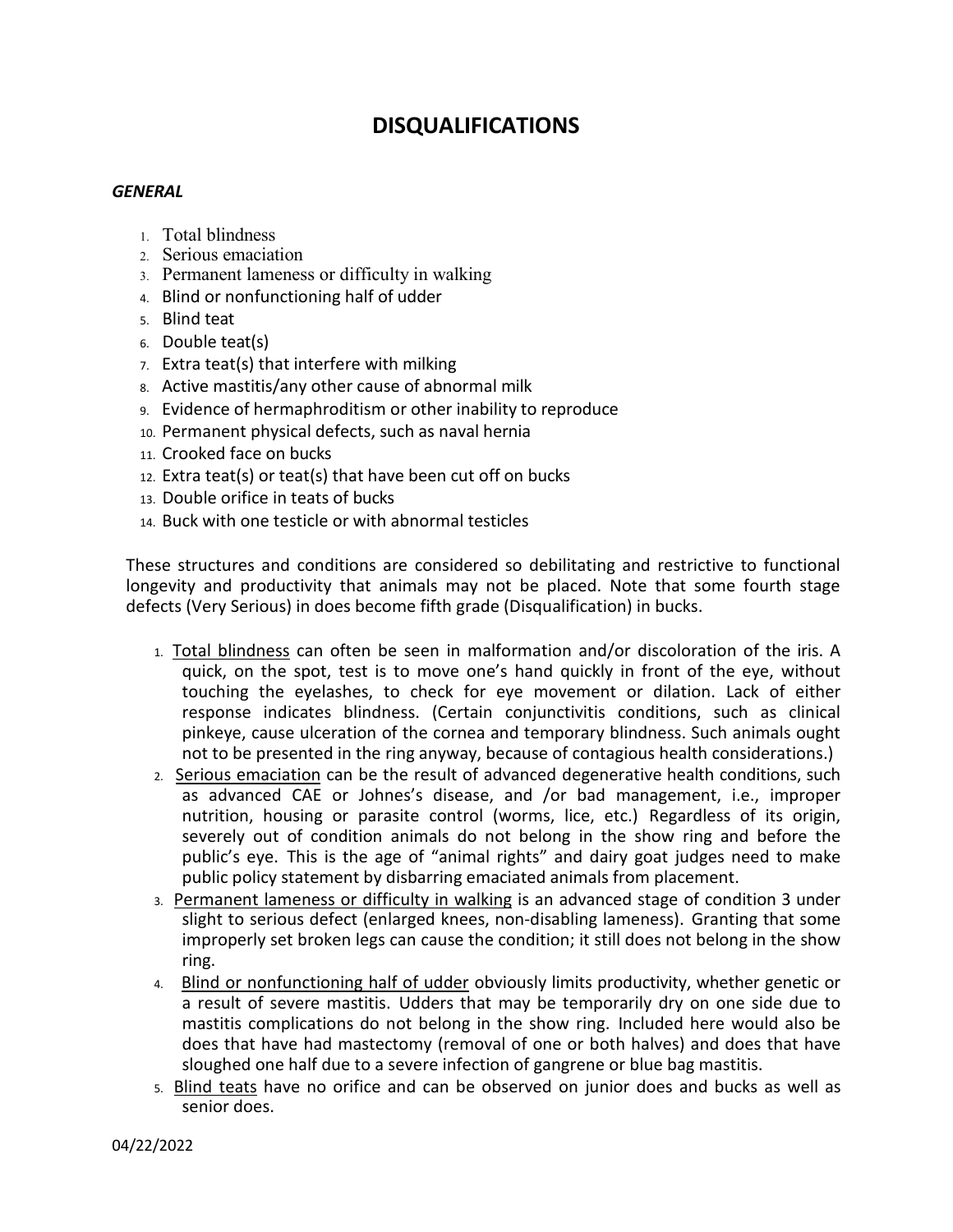- 6. A double teat is a teat which has duplication of part or all of the teat structure, beyond that found in the double orifice.
- 7. Extra teats that interfere with milking is an advanced condition of the fourth stage defect of extra teat on does.
- 8. Active mastitis or any other cause of abnormal milk requires a judgment call. When drawing milk, remember a slight thickening of the first milk at the teat end is not abnormal. Chunks and/or flakes after the first squirt would be abnormal. Excessively hot and/or cold udders, inflamed and hard udders are candidates for disqualification. Such does will usually exhibit general depression, raised hair coat, irregular ear carriage, lusterless eyes, etc.
- 9. Evidence of hermaphroditism or other inability to reproduce can most often be observed by examination of the vulva on junior does. Abnormality in structure such as severe enlargement, upturning and prominent, protruding clitoris may be present. Conversely, underdeveloped vulva is also possible. Other physical signs in junior does can be excessively small and underdeveloped teats and "bucky" appearing heads with excessive bone structure throughout. Be very wary in calling this one. Note that Rules Governing the Conduct of Official Shows X11, G.2 prohibits exhibition of does over 24 months of age who have not freshened (i.e., given birth to a kid or fetus after at least 141 days of gestation). This disqualification applies most often to junior does. However, bucks whose penile sheath has been re-routed due to urinary calculi surgery would be covered by the statement, as well.
- 10. Permanent physical defect, such as navel hernia, should be cautiously evaluated. In young kids, navel ill can cause enlargement/inflammation of the navel which may decrease with time. True hernia exists when intestinal parts that are easily retractable can be pushed back though a definite opening, or break, in lower abdominal muscle layers. Tendency to herniate is considered hereditary, which is why disqualification is applicable.
- 11. Crooked face on bucks is a gender upgrade of the same conditions in does and considered genetic in transmission.
- 12. Extra teat(s) that have been cut off on bucks is another gender upgrade as in 11 prior.
- 13. Double orifice in teats of bucks is as 11 & 12 before.
- 14. Bucks with one testicle (cryptorchid) or with abnormal testicles will have lower sperm production and be lacking in reproductive efficiency, even if fertile. It is normal for testicles to hang slightly unevenly and vary moderately in size. Excessively crystalline or hard to the touch, excessively soft and spongy to the touch, and atrophied testicles should be considered abnormal.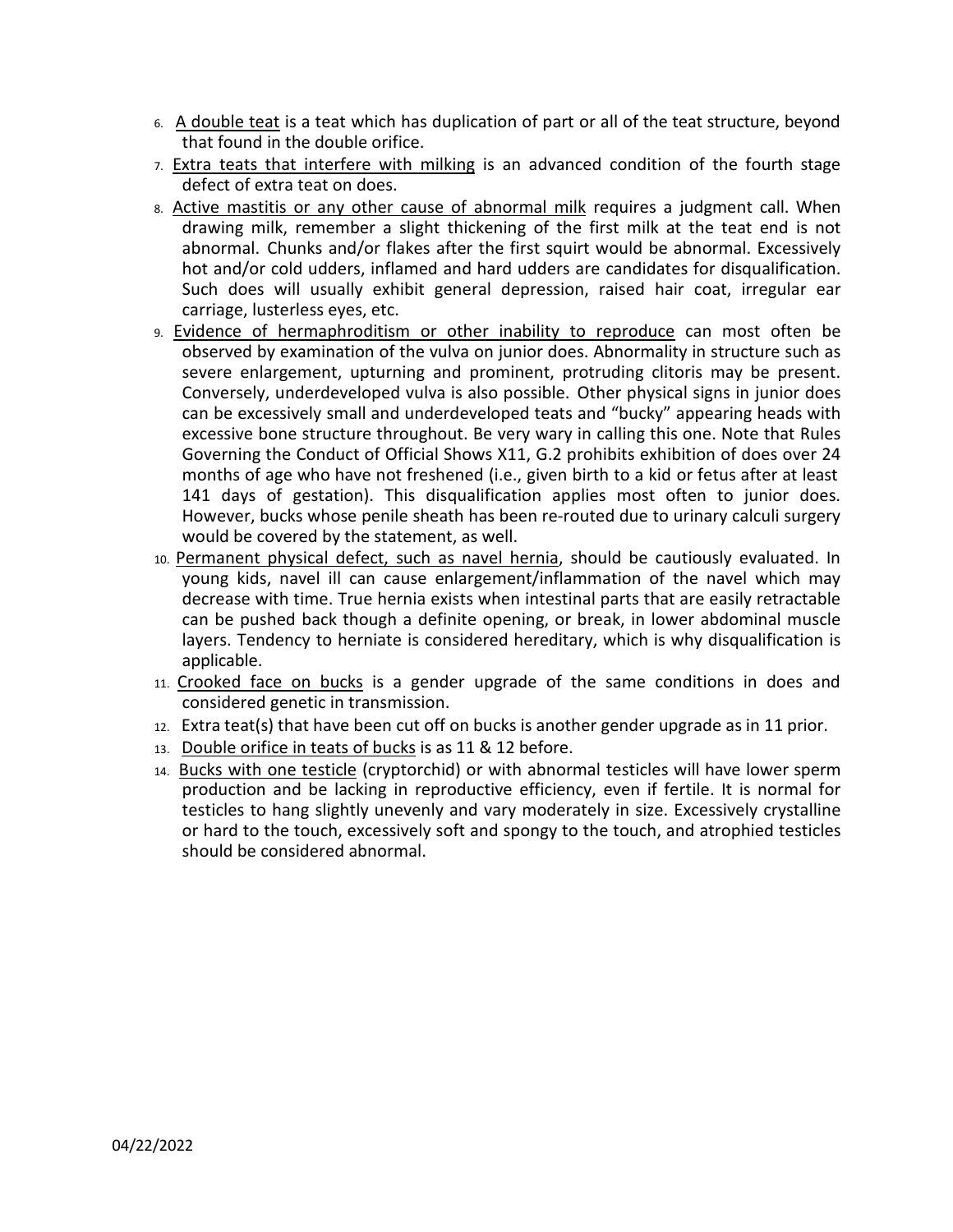## *BREED SPECIFIC DISQUALIFICATIONS*

| <b>Alpine</b><br>Pendulous ears<br>La Mancha type ears                                                                                                                                                       | <b>Guernsey</b><br>No gold tone to skin<br>Swiss facial stripes and/or rump marking (as<br>on Toggenburg or Oberhasli<br>breeds)<br>Black markings or spots in the hair over 1-<br>$1/2$ (3.8 cm) in any direction<br>Pendulous ears<br>LaMancha type ears<br>All white coat on mature does<br>All white or dominantly white coat on bucks      |
|--------------------------------------------------------------------------------------------------------------------------------------------------------------------------------------------------------------|-------------------------------------------------------------------------------------------------------------------------------------------------------------------------------------------------------------------------------------------------------------------------------------------------------------------------------------------------|
| La Mancha<br>Anything other than gopher ears on bucks<br>Ears other than true La Mancha type on<br>does                                                                                                      | <b>Nigerian Dwarf</b><br>Pendulous ears<br>La Mancha type ears<br>Mature does over 22.5" (57cm),<br>Mature bucks over 23.5" (60cm)                                                                                                                                                                                                              |
| <b>Nubian</b><br>Anything other than pendulous<br>ears                                                                                                                                                       | <b>Oberhasli</b><br>Pendulous ears<br>La Mancha type ears<br><b>Black bucks</b><br>Large white spot (1-1/2"<br>[3.8 cm] or more in any<br>direction)<br>Any color other than<br>chamoisee (or black in does)                                                                                                                                    |
| <b>Saanen</b><br>Large dark spot in hair<br>(1-1/2" [3.8 cm] or more in any direction)<br>Pendulous ears<br>La Mancha type ears                                                                              | <b>Sable</b><br>Pendulous ears La<br>Mancha type ears<br>Solid white color Solid light cream color                                                                                                                                                                                                                                              |
| <b>Toggenburg</b><br>Tricolor or piebald<br><b>Black bucks</b><br>White stomachs on bucks<br>Large white spot on bucks<br>(1-1/2" [3.8 cm] or more in any direction)<br>Pendulous ears<br>LaMancha type ears | <b>Recorded</b><br><b>Grades:</b> A doe for which<br>the<br>recordation certificate specifies a breed-specific<br>type should be faulted only when the breed<br>character defect(s) would be regarded as a<br>disqualification. The amount of this fault to be<br>applied to a recorded grade should be as if it<br>were a very serious defect. |